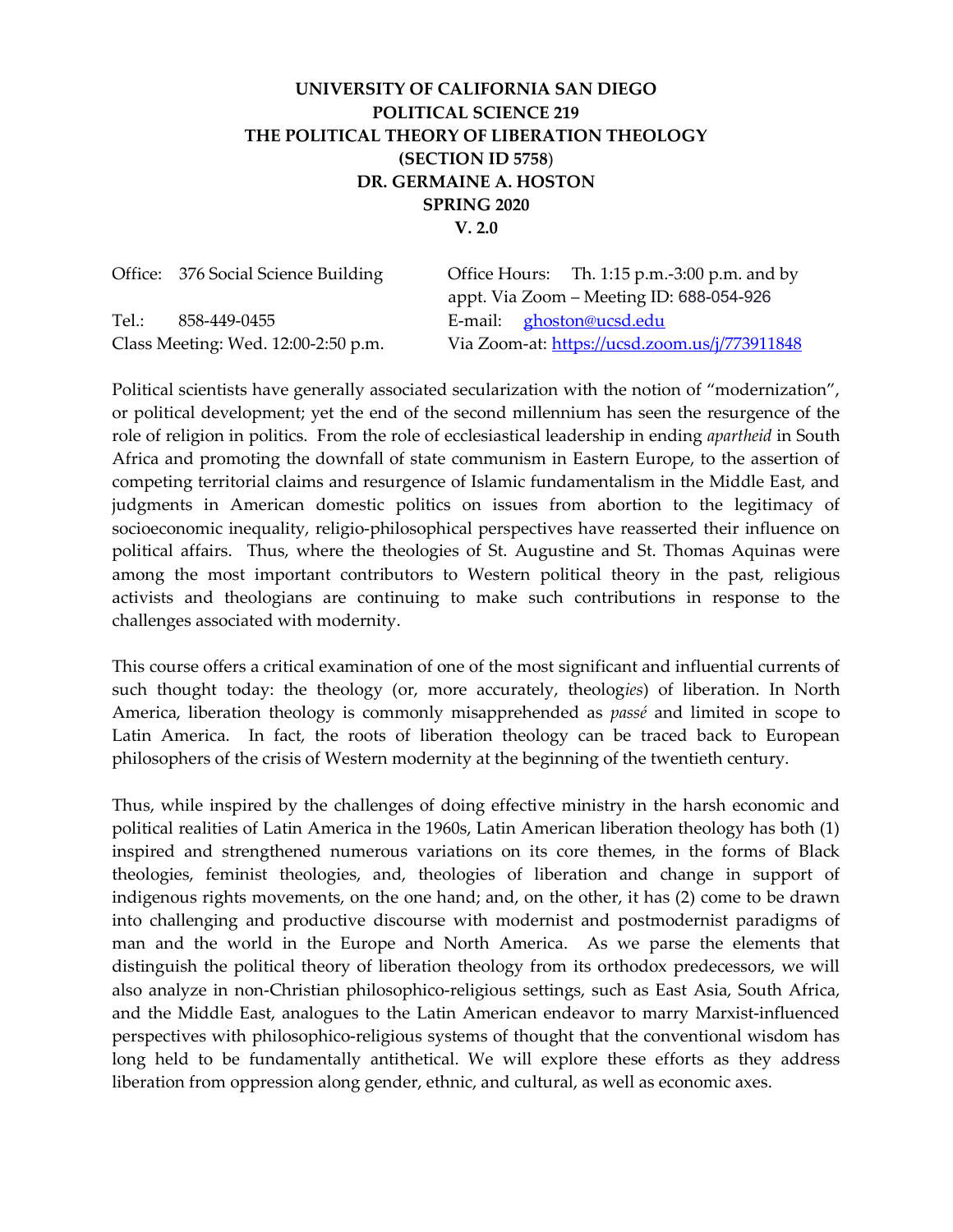Our approach will be at once historical and thematic. We will begin by considering how various religious and cultural traditions have conceptualized the relationship between human life in the material world and the relationship in which men and women live with God or the transcendent. We will analyze how efforts to respond to challenges engendered by socioeconomic change and the challenges of "modernity" gave rise to new bodies of political thought—"theologies of liberation"- -beginning with their genesis in the crisis of modernity and the work of the new theologians of 20th century Western Europe through Latin America and their extension to other socio-economic, cultural, and gendered contexts. In each case, we will address and assess the political theory in these perspectives in light of their implications for current debates between modernists and postmodernists, liberals and communitarians, and multiculturalists and their critics.

#### **PREREQUISITES**

Students are not required to have any specific familiarity with Latin America, with systematic or liberation theology, or with Marxian or other Western political philosophy, although such knowledge would be helpful.

## COURSE REQUIREMENTS

The seminar will meet every Wednesday, from 12:00 noon to 2:50 p.m., via Zoom (meeting ID: 773 911 848 and will be held in a combination lecture-discussion format. This requires that all required readings be completed before the dates on which they are to be discussed so that discussions can be wide-ranging and productive. The following items that have been ordered and are available for purchase from the University Bookstore..

 Leonardo Boff, Church: Charism and Power (New York: Wipf and Stock) ISN 978-1-61097- 831-6

 Elaine Pagels, Adam, Eve and the Serpent (New York: Random House, 1988) ISBN: 0-394- 521404

Robert C. Tucker, Marx-Engels Reader, rev. ed. (New York: W. W. Norton, 1975)

Recommended:

Phillip Berryman, Liberation Theology: The Essential Facts about the Revolutionary Movement in Latin America and Beyond, Temple University Press, 1987) (paper)

 Jose Porfírio Miranda, Being and the Messiah: The Message of St. John (Eugene, Oregon: Wipf and Stock, 2006)

- Augustine of Hippo, trans. Henry Bettenson, City of God (Penguin Classics, 1984), ISBN 0-140-44894-2
- David J. O'Brien, Thomas A. Shannon, Catholic Social Thought: The Documentary Heritage, paperback, Maryknoll, NY: Orbis Books, 2010, ISBN 1-57075-891-1

Austin Flannery, O.P., Gen. Ed., Vatican Council II: The Basic Sixteen Documents, Costello Publishing Co., Dominican Publications, ISBN 0-918344-37-9 The NRSV Standard Bible, Harper One, 1989, ISBN 978-0-06-194651-6) 1

<sup>&</sup>lt;sup>1</sup> Please note that the Bible that has been ordered are the New Revised Standard Version (NRSV) (in English), but students are free to use whatever Bible they might happen have on hand (including Spanish, Korean, or other foreign language versions), provided that they include both the Old and New Testament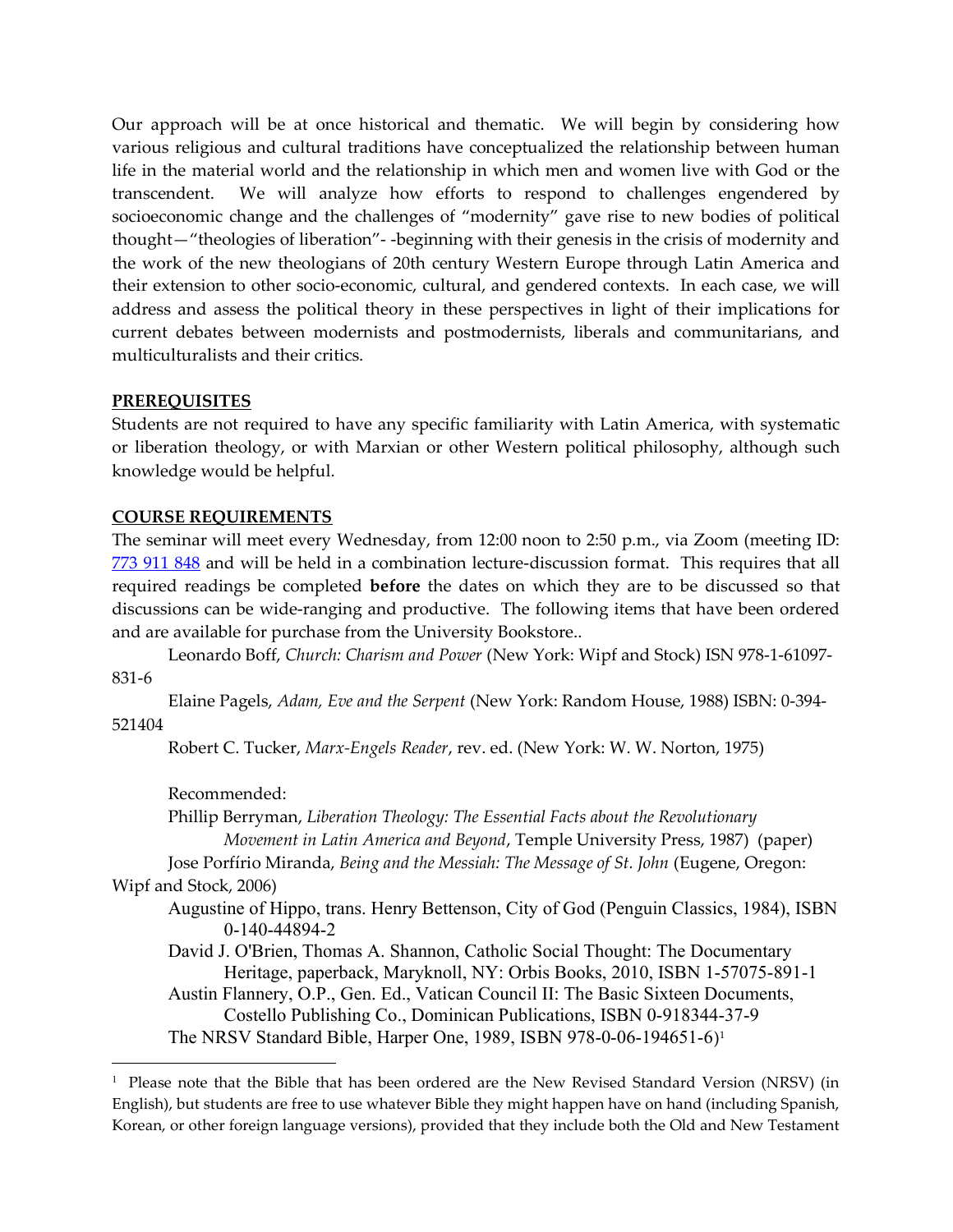Readings from which specific chapters or pages have been assigned have been scanned and are available on e-reserve.

Attendance is required at all class meetings,<sup>2</sup> and all students are expected to participate actively either during the synchronous meeting or in discussions on Canvas (if you happen to be located in a time zone that makes it difficult for you to access the live seminar meeting).

A short proposal for the final paper (4-5 pp.) will be due on Sunday, May 3, at 11:00 p.m. via Canvas, and a final paper (12 to 15 pages long) will be due on Friday, June 12, at 5:00 p.m. submitted via Canvas. The paper will be a thought piece based on materials assigned for this course. You may select two or more of the cases of liberation theology that we have studied. Alternatively, if you are working on an ongoing independent project (such as a seminar paper), you may develop a topic of your choice closely related to your individual research interests and may also incorporate materials from that project. Although all students must complete all the required readings, you should try to incorporate one or more of the recommended readings listed for the cases that you choose to treat in your final.

## SCHEDULE OF READINGS AND LECTURE TOPICS

# Week 1: (Apr 1) Course Introduction: Political Theory, Theology, and Ideology: An Analytical Framework

# Required Readings:

In The Holy Bible read and/or review:

- Genesis, chaps. 1-17 (18-27 optional), 28, 32-48, 50:15-26 (The Creation narratives, and the Covenant with Abraham that is the shared root of Judaism, Christianity, and Islam)
- The Gospel according to Mark
- Romans 4-5

 The Latin American Episcopal Council (CELAM), "Medellín Documents on Peace and Justice," esp. the section "On Peace", paras. 14 et seq.

(and ideally the Apocrypha). There is also an excellent paper version on Amazon.com published by Oxford University Press (https://www.amazon.com/Holy-Bible-Revised-Standard-Apocrypha/dp/0195283805/ref=sr\_1\_4?crid=1J91OQGCRWUWQ&keywords=bible%2C+nrsv &qid=1583462412&sprefix=Bible%2C+%2Caps%2C231&sr=8-4). The NRSV (in English) can be found online at: https://www.biblestudytools.com/nrs/. The Qurān and the Lotus Sutra, the primary text of Mahayana Buddhism (the prevalent form of Buddhism in China and Japan) will also be placed on Reserve at Geisel Library for those who which to consult them.

2 The exception to this rule is in case of illness. If you are ill, please do not come to class and expose others to your illness. When you have recovered, simply bring a doctor's note to verify your illness. If you anticipate missing class for some other reason, please notify the instructor in advance.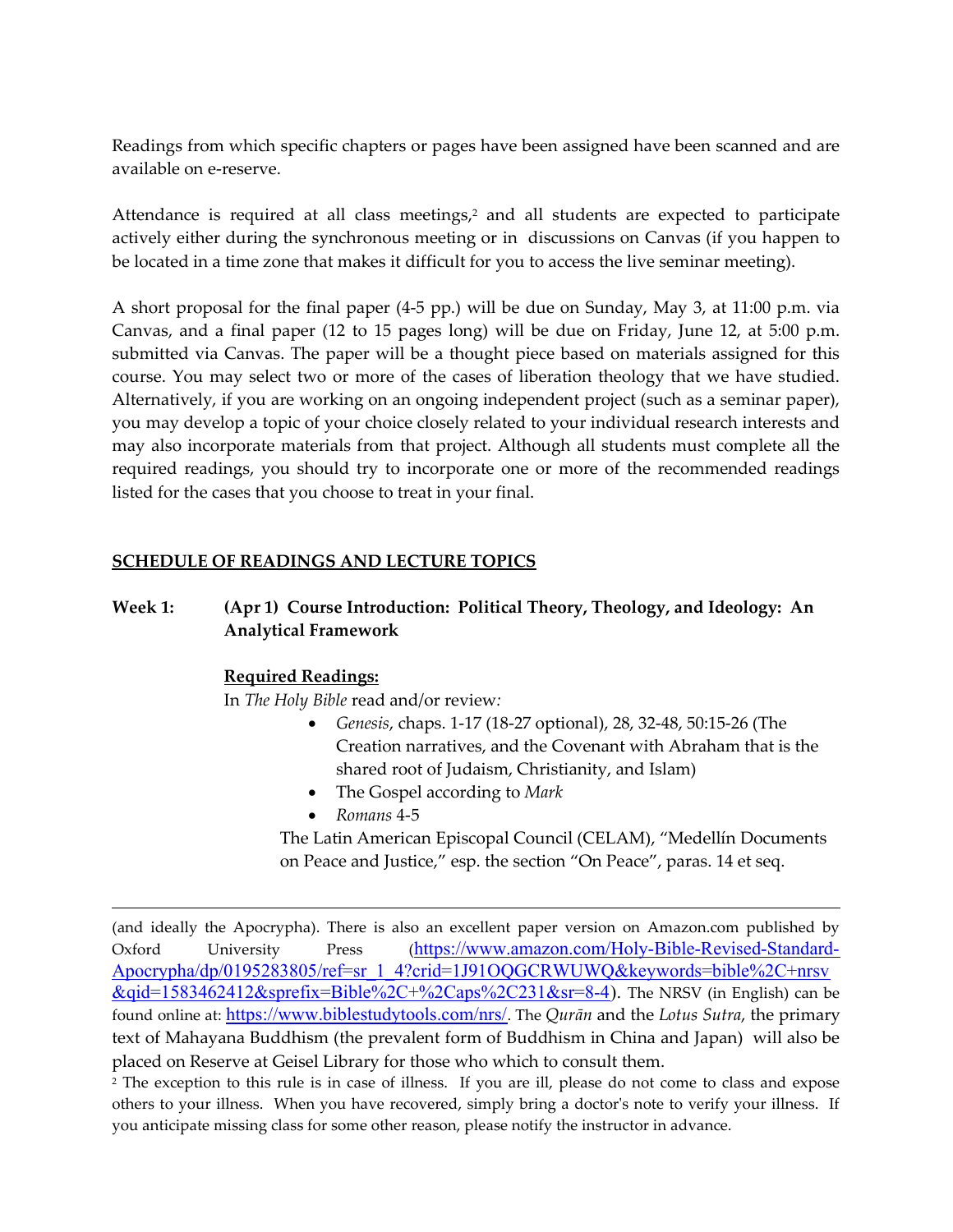(1968), online at: https://www.geraldschlabach.net/medellin-1968 excerpts/

#### Recommended Readings for Students Desiring More Biblical Background:

 \*The Gospel according to Luke \*1 Samuel chaps. (1-15), 16-24, 2 Samuel 7: 4-29 (The Covenant with David) \*Isaiah 9, 11 The Apostle's and Nicene Creeds (Available in "Files" Section on Canvas) The Athanasian Creed (available online at: http://www.ccel.org/creeds/athanasian.creed.html

## PART I. THE POLITICAL THEORY OF ORTHODOX JUDAIC AND CHRISTIAN TRADITIONS

# Week 2: (Apr 8) Paradigms, Paradigmatic Change, and the Development of Roman Catholic Orthodoxy on Church, Society, and Politics

 The Exodus as Model of Liberation and Revolution and The Reformation and the Hegelian Paradigm of History

#### Required Readings:

 Thomas Kuhn, The Structure of Scientific Revolutions (University of Chicago, 1970), Chapter 2: "The Route to Normal Science", pp. 10-22 (Reserve) \*Marx on the History of His Opinions," and "The Manifesto of the Communist Party," in \*Robert C. Tucker, Marx-Engels Reader Pope Leo XIII, Quod Apostolici Muneris (Encyclical Letter, 28 December 1878) Online at: http://www.vatican.va/holy\_father/leo\_xiii/encyclicals/documents/hf\_lxiii\_enc\_28121878\_quod-apostolici-muneris\_en.html Pope Leo XIII, Rerum Novarum (15 May 1891) online at: http://www.osjspm.org/majordoc\_rerum\_novarum\_official.aspx Pope Pius XI, Quadresimo Anno (15 May 1931), §§2-4, 10-11, 27-30, 45-46,49, 44, 48,65-74, 83, 92-94, 110, 120, 125-126, 137 (online, at http://www.osjspm.org/majordoc\_quadragesimo\_anno\_officialtext.aspx) Centigesimus Annus (Pope John Paul II's Encyclical Letter on the 100<sup>th</sup> Anniversary of Rerum Novarum) (May 1, 1991), §§6-24, (29-31), 33, last two paragraphs in §39, §49 (online

http://www.osjspm.org/majordoc\_centesimus\_annus\_official\_text.aspx)

## Also Read and/or Review:

 \*Exodus 1-25 \*Daniel chaps. 1-3 \*Hebrews 8-11 (on the Old and New Covenants)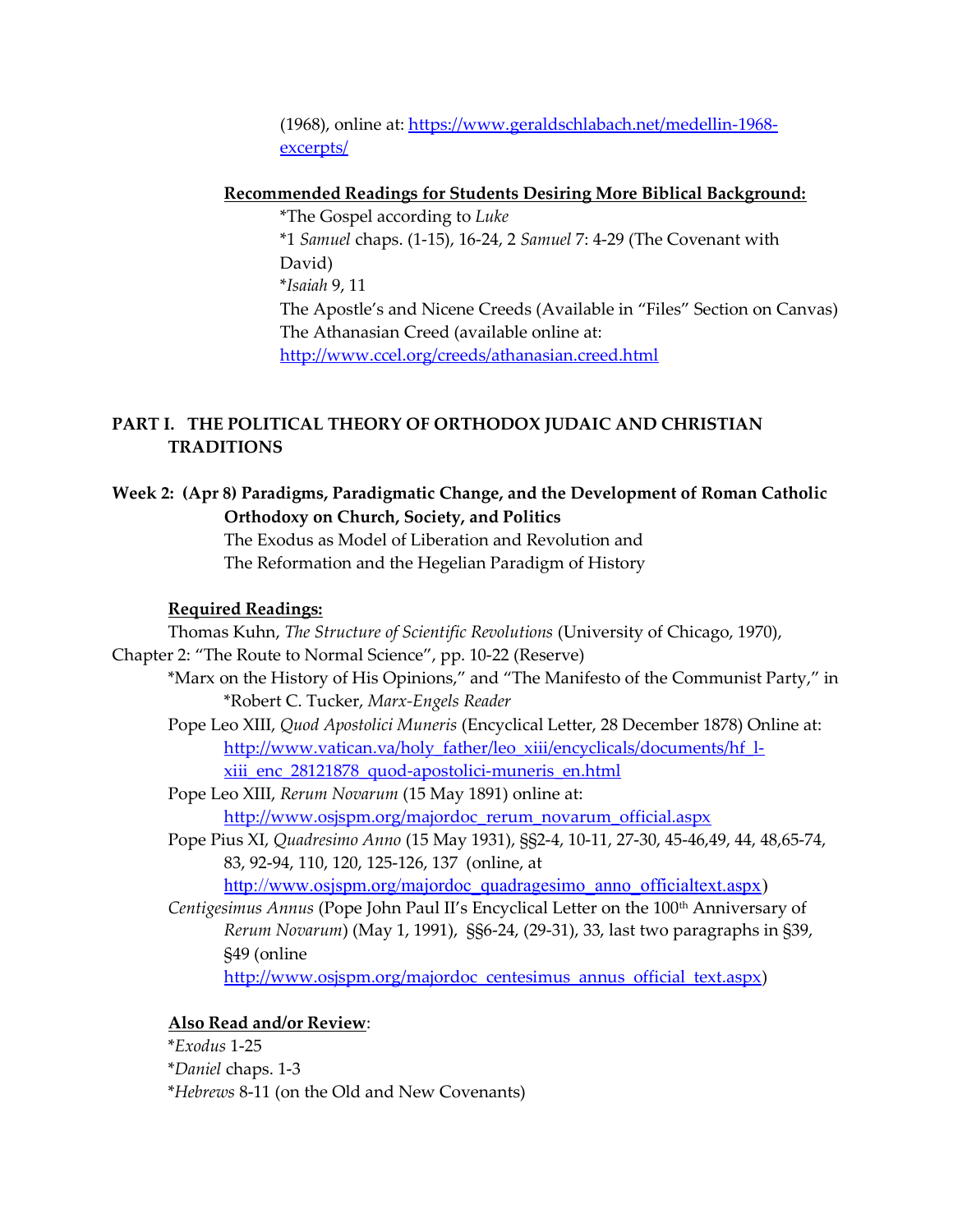#### Recommended Readings:

Levi A. Olan, "Theology of Jewish Liberation," Judaism 27.1 (Winter 1978): 25-32 Michael Walzer, Exodus and Revolution (New York: Basic Books, 1985)

- Marc H. Ellis, Toward a Jewish Theology of Liberation: The Uprising and the Future (Maryknoll: Orbis, 1989)
- Marc H. Ellis, Beyond Innocence and Redemption: Confronting the Holocaust and Israeli Power (Harper & Row, 1990)
- Marc H. Ellis, "Critical Thought and Messianic Trust: Reflections on a Jewish Theology of Liberation," Ecumenical Review 42.1 (January 1990): 35-47 (E-reserve)
- John R. Pottenger, Reaping the Whirlwind: Liberal Democracy and the Religious Axis, Religion and Politics Series (Washington, D.C.: Georgetown University Press, 2007), chap. 7
- Werner G. Jeanrond, "From Resistance to Liberation Theology: German Theologians and the Non/Resistance to the National Socialist Regime, Journal of Modern History, 64, Supplement: Resistance Against the Third Reich (December 1992): S187-S203 Stable URL: http://links.jstor.org/sici?sici=0022- 2801%28199212%2964%3CS187%3AFRTLTG%3E2.0.CO%3B2-P

## PT II. MODERNITY, POSTMODERNITY, AND THE EMERGENCE OF THEOLOGIES OF LIBERATION

Week 3: (Apr 15) The Threefold Challenge of Marxism: The Critique of Religion, Capitalism, and the Capitalist State

## Required Readings:

"The German Ideology," "On the Jewish Question," "Contribution to Marx's Critique of Hegel's Philosophy of Right: Introduction," "On British Imperialism in India," "On Social Relations in Russia," all in \*Robert C. Tucker, Marx-Engels Reader Miranda, "Christianity Is Communism," from José Porfírio Miranda, Communism in the Bible (Maryknoll, N.Y.: Orbis Books, 1982), pp. 1-20, reprinted in Deane William Ferm, ed., Third World Liberation Theologies: A Reader (Maryknoll, N.Y.: Orbis Books, 1986), (E-reserve)

Miranda, Being and the Messiah, chaps. 1-2, 4, 7, 9

#### Recommended Readings:

Leonardo Boff, Jesus Christ Liberator: A Critical Christology for Our Time (Maryknoll, N.Y.: Orbis Books, 1978), chaps. 1, 4, and Epilogue

- Paulo, Freire, Pedagogy of the Oppressed (New York: Continuum, 1970)
- John R. Pottenger, Reaping the Whirlwind: Liberal Democracy and the Religious Axis, Religion and Politics Series (Washington, D.C.: Georgetown University Press, 2007), pt. II
- José Porfírio Miranda, trans. John Eagleson, Marx and the Bible: A Critique of the Philosophy of Oppression (originally published as Marx y la biblia, Crítica a la filosofía de la opresión) (Maryknoll, N.Y.: Orbis Books, 1974), Prologue, Introduction, and chaps. 1-3, 5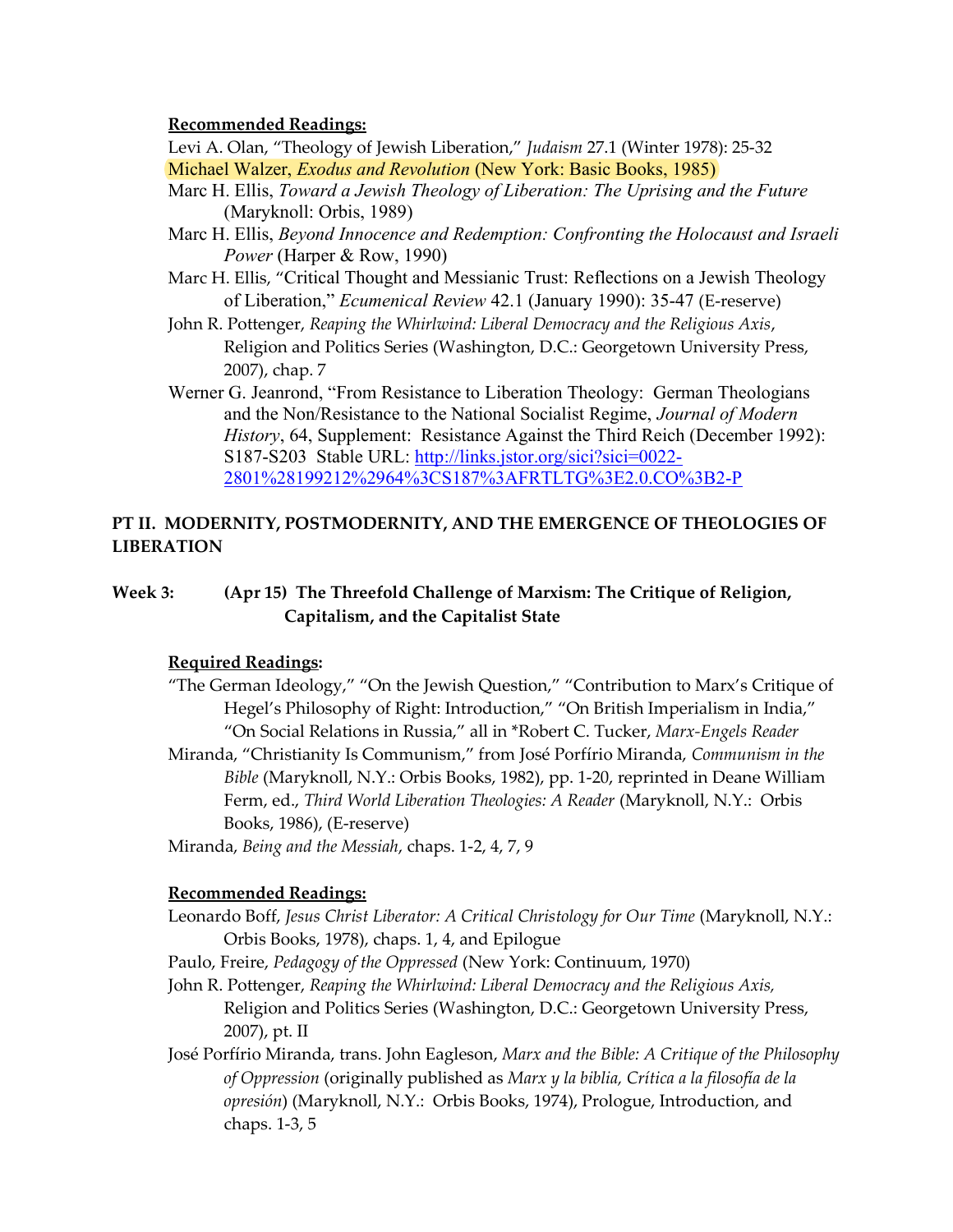- José Porfírio Miranda, trans. John Drury, Marx Against the Marxists: The Christian Humanism of Karl Marx (Maryknoll, N.Y.: Orbis Books, 1980)
- José Porfírio Miranda, trans. Robert R. Barr, Communism in the Bible (Maryknoll, N.Y.: Orbis Books, 1982)
- Roger N. Lancaster, Thanks to God and the Revolution: Popular Religion and Class Consciousness in the New Nicaragua (New York: Columbia University Press, 1988), chap. 6 ("Marxism and Religion: A Critique")
- José Míguez Bonino, Christians and Marxists: The Mutual Challenge to Revolution (Grand Rapids: Eerdmans, 1976)

# Week 4: (Apr 22) The Crisis of 20th-Century Modernity and the Emergence of a New Theological Paradigm

## Required Readings:

- Reinhold Niebuhr, "The Truth in Myths," pp. 15-31; "Theology and Political Thought in the Western World," pp. 55-66; and "The Spiritual Life of Modern Man," pp. 67-76 in Faith and Politics (New York: Braziller, 1968) (E-reserve)
- Emmanuel Levinas, Basic Philosophical Writings (Indiana University Press, 1996), Chap. 1 "Is Ontology Fundamental?", pp. 1-10; and Chap. 5, "Substitution", pp. 79-96 (Ereserve)

Schillebeeckx, The Language of Faith (London: SCM Press, 1995), chaps. 5 and 6

Roberto Oliveras, "The History of the Theology of Liberation," (Chap. 1, pp. 3-32), and

Gustavo Gutierrez, "The Option for the Poor," (Chap. 12, pp. 235-250), both in Ignacio Ellacuría and Jon Sobrino, eds., Mysterium Liberationis: Fundamental Concepts of Liberation Theology(E-reserve)

# Recommended Readings:

Dietrich Bonhoeffer, The Cost of Discipleship, pp. 45-76

- Berryman, Liberation Theology, chaps. 1-2, 5-6, pp. 185-200
- Enrique Dussel, "Eurocentrism and Modernity (Introduction to the Frankfurt Lectures)", boundary 2 20:3 (1993): 65-76
- Enrique Dussel, The Underside of Modernity: Apel, Ricoeur, Rorty, Taylor and the Philosophy of Liberation (Humanity Books, 1996)
- Enrique D. Dussel, Méthodo Para Una Filosofía De La Liberación—Superación analéctca de la dialéctica hegeliana (Salamanca: Ediciones Sígueme, 1974)
- Enrique D. Dussel, *The Invention of the Americas: Eclipse of "the Other" and the Myth of* Modernity (Continuum Intl Pub Group, 1995)
- Enrique Dussel, "'Sensibility' and 'Otherness' in Emmanuel Lévinas," Philosophy Today, vol. 43.2 (Summer 1999): 126-134
- Emmanuel Lévinas, Totality and Infinity: An Essay on Exteriority (Pittsburgh: Duquesne University Press, 1969)
- Emmanuel Lévinas, Altérité et transcendence [Alterity and transcendence]. Michael B. Smith, trans. (New York: Columbia University Press, 1999)

Matthew Held, "The Historical Kierkegaard: Faith or Gnosis," The Journal of Religion 37.4 (October 1957): 260-266. (JSTOR)

Gustavo Gutierrez, A Theology of Liberation, rev. ed. (Maryknoll, N.Y.: Orbis, 1988)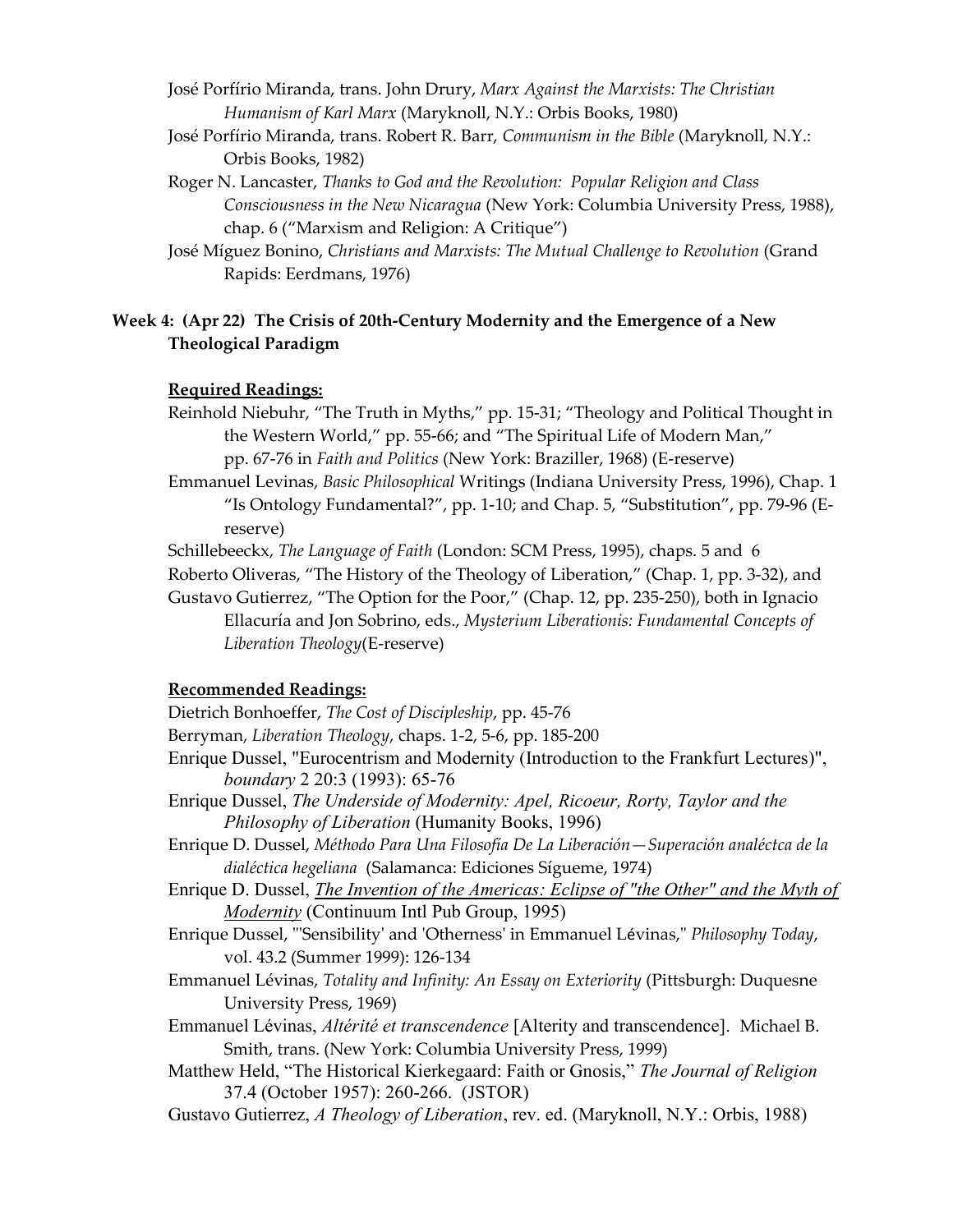Anselm Kyongsuk Min, "Toward a Dialectic of Totality and Infinity: Reflections on Emmanuel Levinas." The Journal of Religion, Vol. 78, No. 4. (Oct., 1998): 571- 592 (J-STOR)

Peter Hebblethwaite, "Liberation Theology and the Roman Catholic Church," in The Cambridge Companion to Liberation Theology, ed. Christopher Rowland (Cambridge: Cambridge University Press, 2007), pp. 209-228

 Raúl Fornet-Betancourt, Interculturalidad y filosofía en América, Aachen, Germany: Wissenschaftsverlag, 2003

 Raúl Fornet-Betancourt, Transformaciones del marxismo : historia del marxismo en América Latina, Mexico, D.V.: Plaza y Valdés Editores, 2001

 Raúl Fornet-Betancourt, ed., Filosofía, teología, literatura : aportes cubanos en los últimos 50 años, Aachen, Germany: Mainz, 1999

 Raúl Fornet-Betancourt, Quo vadis, Philosophie? : Antworten der Philosophen : Dokumentation einer Weltumfrage, Aachen: Mainz, 1999

 Raúl Fornet-Betancourt, Hacia una filosofía intercultural latinoamericana, San José, Costa Rica: Editorial Departamento Ecuménico de Investigacions, 1994

 Alejandro A. Vallego, "Latin American Philosophy and Liberation: Enrique Dussel's Project of a Philosophy of Liberation", in Latin American Philosophy from Identity to Radical Exteriority (Indiana University Press, 2014), pp. 52-75

# Week 5 (Apr 29): An Alternative Ecclesiastical Paradigm in Communidades de Base

# Required Readings:

Carlos Alberto Torres, Chart entitled "Proposed Typology of Internal Tendencies of the Latin American Church", from Torres, The Church, Society, and Hegemony: A Critical Sociology of Religion in Latin America, trans. Richard A. Young (New York: Praeger, 1992), p. 99 (on Canvas) Marcello de C. Azevedo, "Basic Ecclesiastical Communities," in Ellacuría and Sobrino, eds., Mysterium Liberationis, pp. 636-652 (E-reserve) Leonardo Boff, Church: Charism and Power, Chaps. 1, 4, 5, 6, 9, and 10

## Recommended Readings:

José Porfirio Miranda, trans. John Drury, Marx Against the Marxists (Maryknoll, N.Y.: Orbis Books, 1980), chap. 9: "Marx's Thought as a Conscious Continuation of Early Christianity"

- Andrew Dawson, "The Origins and Character of the Base Ecclesial Community: A Brazilian Perspective," in The Cambridge Companion to Liberation Theology, ed. Christopher Rowland (Cambridge: Cambridge University Press, 2007), pp. 139- 158
- Hugo Assmann, "The Christian Contribution to Liberation in Latin America," in Deane William Ferm, Third World Liberation Theologies: A Reader (Maryknoll, N.Y.: Orbis Books, 1986)
- Phillip Berryman, Liberation Theology: Essential Facts about the Revolutionary Movement in Latin America (Temple University Press, 1987), chaps. 3-4, 7
- Gustavo Gutierrez, A Theology of Liberation, rev. ed. (Maryknoll, N.Y.: Orbis Books,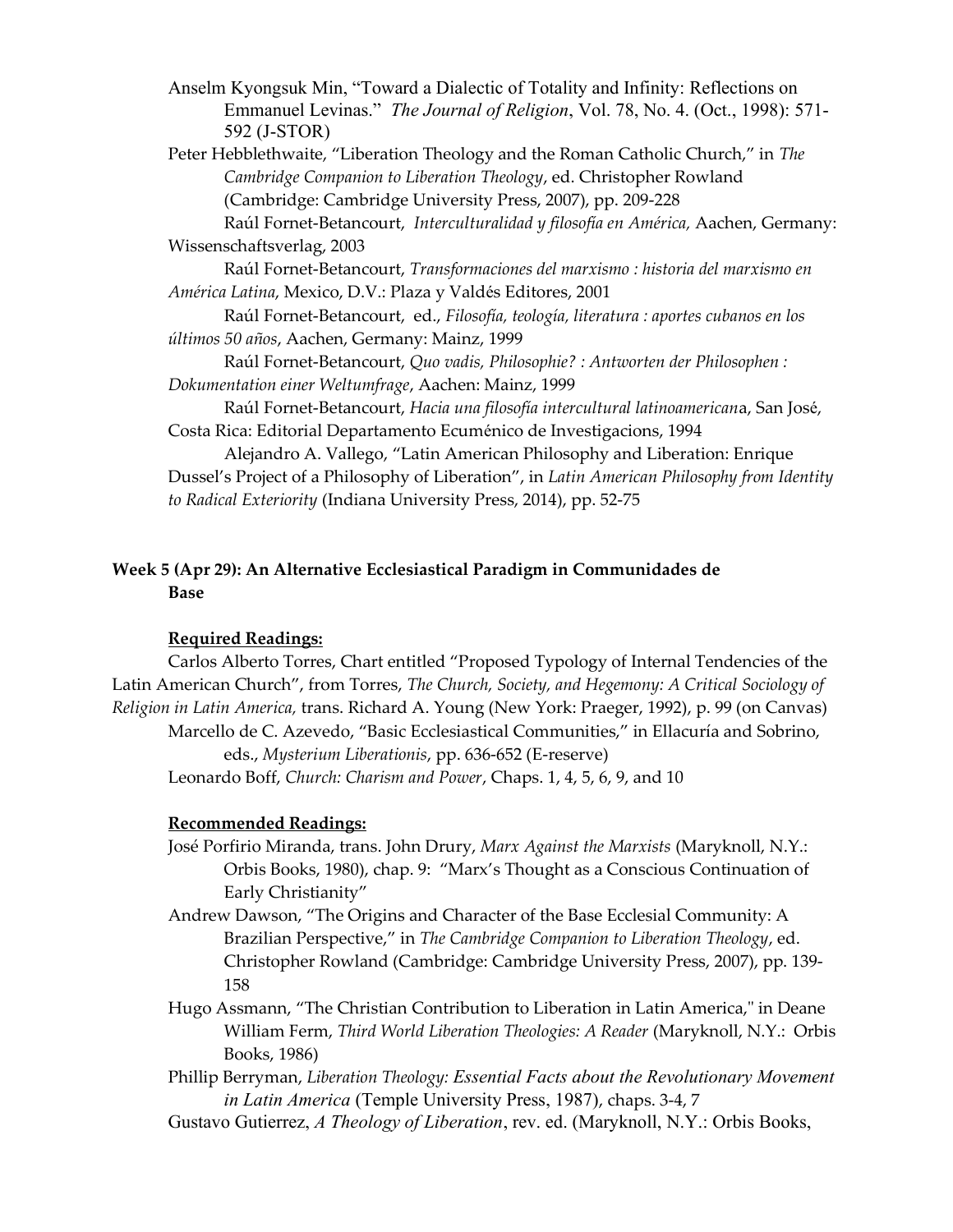1988)

- Roger N. Lancaster, Thanks to God and the Revolution: Popular Religion and Class Consciousness in the New Nicaragua (New York: Columbia University Press, 1988), chap. 3 ("Liberation Theology and the Spirit of Socialism in Nicaragua")
- Juan Luis Segundo, trans. John Dury, Liberation of Theology (Maryknoll, N.Y.: Orbis Books, 1976), chaps. 1, 3, 5-7
- John Burdick, Looking for God in Brazil: The Progressive Catholic Church in Urban Brazil's Religious Arena. University of California Press: Berkeley/ Los Angeles/ London, 1993

## PART III: CROSSING BORDERS, CONTESTING FRONTIERS: CULTURE, ETHNICITY, GENDER, AND NON-JUDEO-CHRISTIAN THEOLOGIES OF LIBERATION

#### Week 6 (May 6): Asian Theologies of Liberation

#### Required Readings:

- Germaine A. Hoston, "A 'Theology' of Liberation?", in Ideas Across Cultures: Essays on Chinese Thought in Honor of Benjamin I. Schwartz, eds. Paul Cohen and Merle Goldman (Cambridge: Harvard University Press, 1990), pp. 165-221 (and notes, pp. 340-364) Stable URL: www.jstor.org/stable/j.ctt1tg5h99.11
- Deane William Ferm, "Outlining Rice-Roots Theology," URL: http://www.religiononline.org/showarticle.asp?title=1367
- C. S. Song, "The Cross and the Lotus," pp. 300-323, in Deane William Ferm, Third World Liberation Theologies: A Reader (Maryknoll, N.Y.: Orbis Books, 1968) (E-reserve)
- Kim Yong-bok, "Messiah and Minjung: Discerning Messianic Politics over against Political Messianism," pp. 373-383, in Dean William Ferm, Third World Liberation Theologies: A Reader (Maryknoll, N.Y.: Orbis Books, 1968) (E-reserve)
- Sebastian C. H. Kim, "The Problem of Poverty in Post-War Korean Christianity: Kibock Sinang or Minjung Theology?" Transformation 24.1 (January 2007): 43-50 Stable URL: https://www.jstor.org/stable/43052688
- Chung, Paul S. "Dietrich Bonhoeffer Seen from Asian Minjung Theology and the Fourth Eye of Socially Engaged Buddhism." Asian Contextual Theology for the Third Millenium: Theology of Minjung in Fourth-Eye Formation, edited by Paul S. Chung et al., James Clarke & Co Ltd, Cambridge, 2007, pp. 127–146. JSTOR, www.jstor.org/stable/j.ctt1cgf1h9.13

#### Recommended:

- Paul Yunsik Chang, "Christianity and the Minjung Imaginary" (Internet document http://www.hcs.harvard.edu/~yisei/issues/12\_2.pdf
- Jooseop Keum, "Church, Minjung, and State: The Revival of Protestant Christianity in North Korea," Studies in World Christianity 8.2 (2002) : 264-284
- Kenneth M. Wells, ed., South Korea's Minjung Movement: The Culture and Politics of Dissidence (Honolulu: University of Hawaii Press, 1995)
- Bastiaan Wielenga, "Liberation Theology in Asia," in The Cambridge Companion to Liberation Theology, ed. Christopher Rowland (Cambridge: Cambridge University Press, 2007), pp. 55-78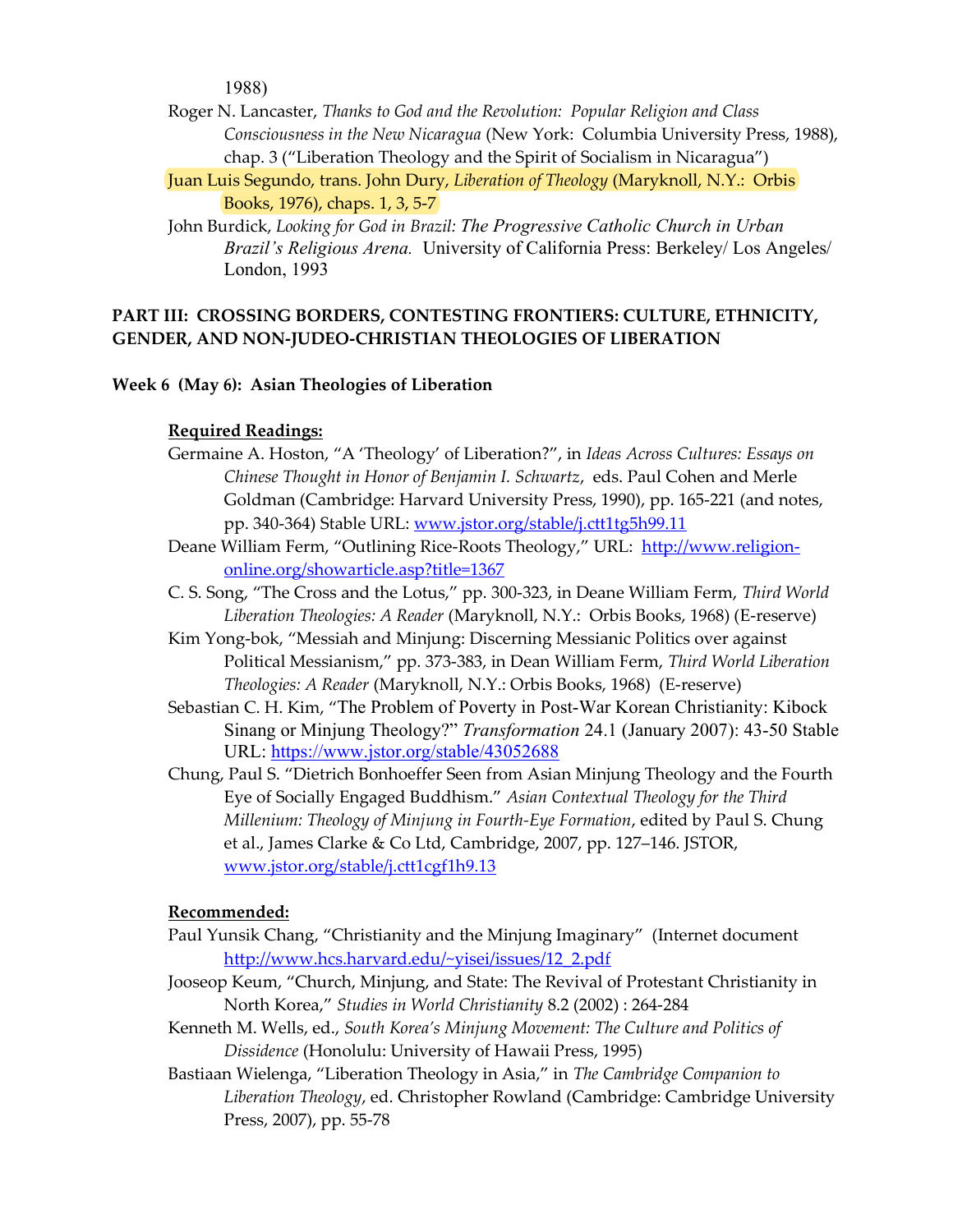Commission on Theological Concerns of the Christian Conference in Asia, Minjung Theology: People as the Subjects of History (Maryknoll, N.Y.: Orbis Books, 1983)

Choan-Seng Song, Third-Eye Theology: Theology in Formation in Asian Settings, rev. ed. (originally published 1979) (Maryknoll, N.Y.: Orbis Books, 1991)

C. S. Song, The Compassionate God (Maryknoll, N.Y.: Orbis Books, 1982)

- Hyun-Kyung Chung, Struggle to be the Sun Again: Introducing Asian Women's Theology (Maryknoll, N.Y.: Orbis Books, 1990)
- Koyama Kōsuke, Water buffalo Theology (London: S.C.M. Press, 1974)
- David Kwang-sun Suh, The Korean Minjung in Christ, Commission on Theological Concerns of the Christian Conference of Asia, 1991
- Fabella, Virginia and Lee Sun Ai Park, eds., We Dare to Dream: Doing Theology as Asian Women (Maryknoll, N.Y.: Orbis Books, 1990)
- Jung Young Lee, An Emerging Theology in World Perspective: Commentary on Korean Minjung Theology (Mystic, CT: Twenty-third Publications, 1988)
- Kusuke Koyama, Mount Fuji and Mount Sinai: A Critique of Idols (Maryknoll: Orbis Books, 1984)
- Aloysius Pieris, S. J. [Sri Lanka], An Asian Theology of Liberation (Maryknoll, N.Y.: Orbis Books, 1988)
- Masao Takenaka and Ron O'Grady, eds., The Bible Through Asian Eyes (Auckland, New Zealand : Pace Pub. in association with Asian Christian Art Association; Cincinnati, OH : Friendship Press [distributor], 1991) (available at Graduate Theological Union through Melvyl) (N8028 .B5 1991)
- Paul S. Chung, Kim Kyoung-jae, and Veli-Matti Kärkkäinen, eds., Asian Contextual Theology for the Third Millennium: A Theology of Minjung in Fourth-Eye Formation, Princeton Theological Monograph Series 70 (Eugene, OR: Wipf and Stock, 2007)
- Kazō Kitamori 北森嘉蔵, Kami no itami no shingaku 神の痛みの神学[Theology of God's Pain] Tokyo: Kodansha, 1958, 1992
- Kazoh Kitamori, Theology of the Pain of God (Richmond: Knox, 1965)
- Thích Nhât Hanh, [Zen Master] Interbeing: Fourteen Guidelines for Engaged Buddhism, 3d ed. (Berkeley, Calif. : Parallax Press, 1993)
- Sulak Sivaraksa, Seeds of Peace: A Buddhist Vision for Renewing Society (Berkeley, CA: Parallax Press, 1992)
- Christopher S. Queen and Sallie B. King, Engaged Buddhism: Buddhist Liberation Movements in Asia (Albany: State University of New York, 1996)
- David Burton, Buddhism, Knowledge and Liberation : A Philosophical Study, Ashgate World Philosophies Series (Aldershot, Hants, England ; Burlington, VT : Ashgate, 2004)

## Week 7 (May 13): The America – Africa Nexus: The Problem of Racism and the Twin Legacies of Colonialism and Slavery

## Required Readings:

James H. Cone, "The White Church and Black Power," pp. 112-132, and Choan-Seng Song, "The Black Experience of the Exodus," pp. 568-583, both in Gayraud S. Wilmore and James H. Cone, eds. Black Theology: A Documentary History, 1966-1979 (Maryknoll, NY: Orbis, 1979) (E-reserve)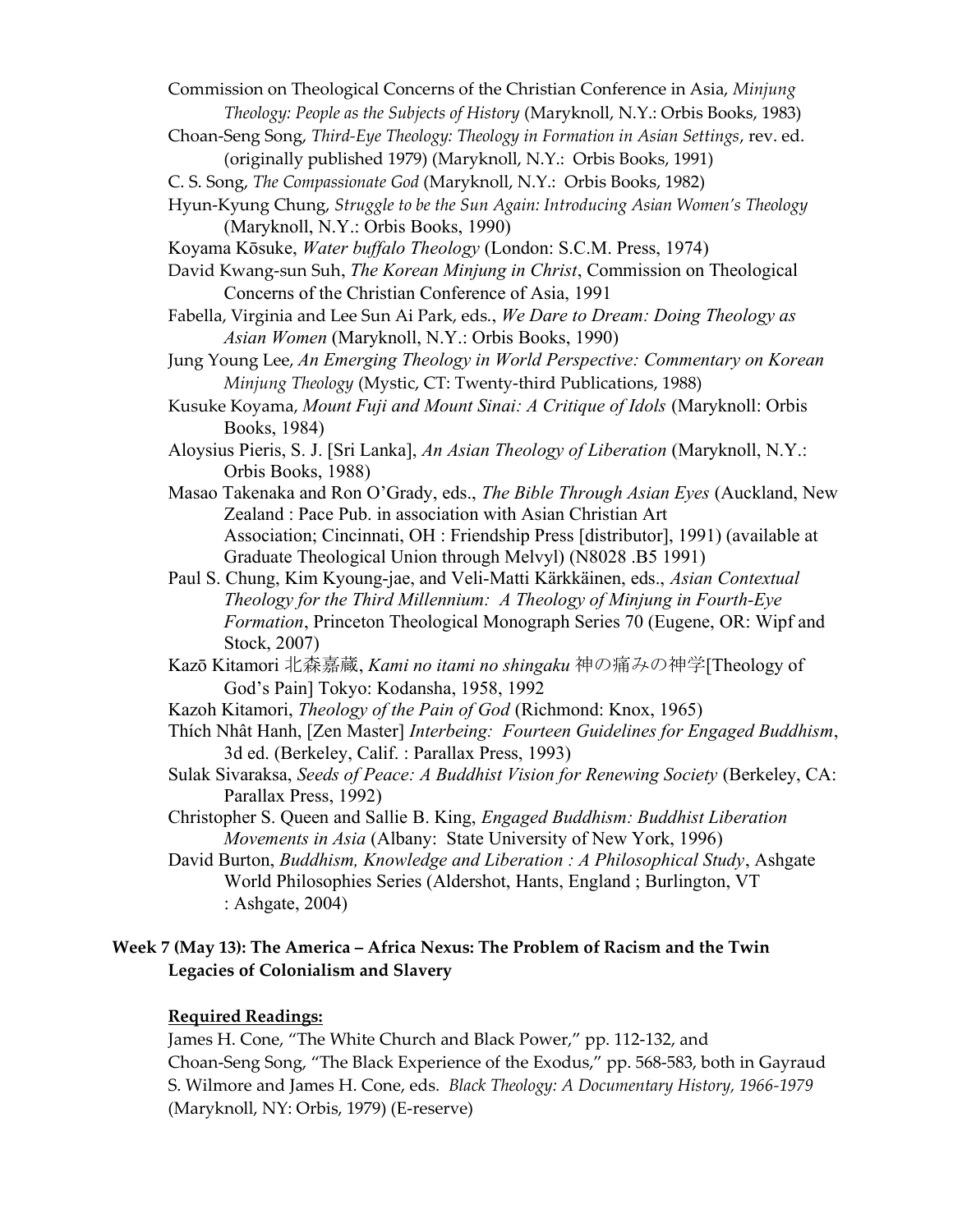Frantz Fanon, "On National Culture," pp. 206-248, in The Wretched of the Earth (New York: Grove Press, 1963) (E-reserve)

Allan Boesak, "Liberation Theology in South Africa," pp. 265-271; and

Allan Boesak, "Black and Reformed: Contradiction or Challenge?" pp. 272-284, both in Ferm, ed., Third World Liberation Theologies: A Reader (E-reserve)

Justin S. Ukpong, "Current Theology: The Emergence of African Theologies," Theological Studies 45.3 (September 1984): 501-536. Stable URL:

http://search.atlaonline.com/pls/eli/eli\_bg.superframe?PID=n0040-5639\_045\_03\_cov2a

## Recommended Readings:

 Alan Boesak, Black and Reformed: Apartheid, Liberation, and the Calvinist Tradition (Maryknoll, N.Y.: Orbis, 1984)

Alan Aubrey Boesak, Comfort and Protest: Reflections on the Apocalypse of John of Patmos. Philadelphia: Westminster Press. Edinburgh: Saint Andrew's Press, 1987

 Alan Boesak, Farewell to Innocence: A Socio-Ethical Study on Black Theology and Power (Maryknoll, N.Y.: Orbis, 1977)

Martin Luther King, Jr., James Washington, ed., A Testament of Hope: The Essential Writings of Martin Luther King, Jr. (San Francisco: Harper & Row)

James H. Cone, "Black Theology and the Black Church: Where Do We Go From Here?" in Wilmore and Cone, eds., Black Theology, pp. 350-376

Marjorie Hope and James Young, The South African Churches in a Revolutionary Situation (Maryknoll, N.Y.: Orbis, 1981)

Basil Moore, ed., Black Theology: The South African Voice (London: Hurst, 1973)

John Parratt, "Marxism, Black Theology, and the South African Dilemma," Journal of Modern African Studies 28.3 (September 1990): 527-533.

Desmond Tutu, Hope and Suffering: Sermons and Speeches (Grand Rapids: Eerdmans, 1984) Cornel West, "Black Theology and Marxist Thought," in Wilmore and Cone, eds., Black Theology, pp., 552-567

Edward Antonio, "Black Theology," in The Cambridge Companion to Liberation Theology, ed. Christopher Rowland (Cambridge: Cambridge University Press, 2007), pp. 79-104

Cornel West, Prophesy Deliverance! An Afro-American Revolutionary Christianity (Philadelphia: Westminster, 1982)

# Week 8 (May 20): Orthodoxy and Heterodoxy in Islam: Jihad and Radical Islamist Theologies

## Required Readings:

The Qurān, surats (chaps. ) 1, 2: 1-7, 28-39, 47-103, 124- 136, 177, 188, 193, 254-257 (preferred translation: Muhammad Asad, available on reserve, but feel free to use the translation by Youssef Ali, which is the most widely used translation)

"Islam, Fundamentalism, and Modernism," pp. 90-94;

Mahmud Shaltut, "Socialism and Islam," pp. 108-116;

"Introduction to Political and Social Thought in Iran," pp. 463-472;

Ali Shariati, "A New Understanding of Islam and Man," pp. 516-528; "Revolutionary Fundamentalism in Action: The People's Mojahedin Organization of Iran," 528-535, all in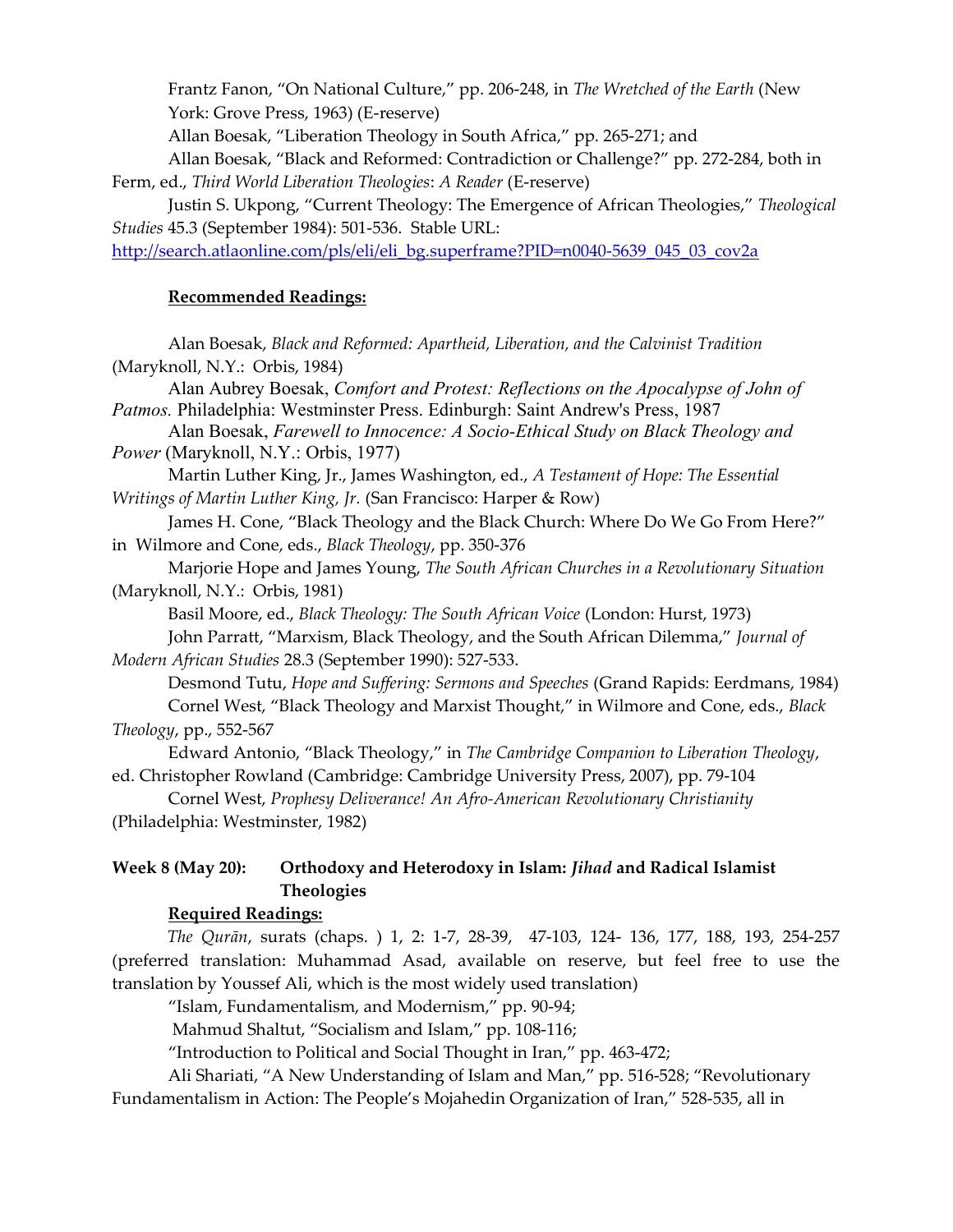Political and Social Thought in the Contemporary Middle East, ed. Kemal H. Karpat (Nrw York: Praeger, 1968) ISBN 0-275-91541-7 (R)

Michael G. Knapp, "The Concept and Practice of Jihad in Islam," Parameters 33.1 (Spring 2003): 82-94, at:

http://www.carlisle.army.mil/usawc/Parameters/03spring/knapp.pdf

Hamid Dabashi, Islamic Liberation Theology: Resisting the Empire (London and New York: Routledge, 2008), ISBN: 978-0415771559, Introduction and chap. 1 (pp. 1-58), and chaps. 6 and 7, and Conclusion (p. 196-273, and 288-2954) (ISBN: 978-0-203-92838-7) eBook: https://novact.org/wp-content/uploads/2012/09/Islamic-Liberation-Theology-Resisting-the-Empire-by-Hamid-Dabashi.pdf

## Recommended Readings:

- Introduction to chap. 26, "The New Islamic Fundamentalism and Social Revolution in Iran," and Ayatollah Khomeini, "Islamic Government and Society," in Political and Social Thought, ed. Karpat, pp. 496-516 (E-reserve) "Jihad." Sufism. URL: http://www.sufismjournal.org/practice/practice.html Rashad Khalifa, trans., Quran: The Final Testament, Authorized English Version with Arabic Text, revised edition IV (Capistrano Beach, CA: Submission.org, 2005), Appendices 1-38 on the Quranic code based on the number 19 Ramon Harvey, The Qur'an and the Just Society (2019) Edip Yuksel, Layth Saleh al-Shaiban, and Martha Schulte-Nafeh, Quran: A Reformist Translation (N.p.: Brainbow Press, http://www.brainbowpress.com/, 2007), Translators' Introduction and Appendices Irshad Manji, The Trouble With Islam: A Muslim's Call for Reform in Her Faith (New York: Saint Martin's Press, 2003)
	- Fatima Mernissi, Islam and Democracy: Fear of the Modern World (1992)
	- Ann Elizabeth Mayer, "Comment on Majid's Politics of Feminism in Islam," Signs 23.2 (Winter 1998)
	- Shadaab Rahemtulla, Qur'an of the Oppressed: Liberation Theology and Gender Justice in Islam (Oxford Theology and Religion Monographs) (Oxford University Press, 2017)
	- Manochehr Dorraj, "The Crisis of Modernity and Religious Revivalism: A Comparative Study of Islamic Fundamentalism, Jewish Fundamentalism and Liberation Theology," Social Compass 46.2 (1999): 225-240
	- Marc H. Ellis, Toward a Jewish Theology of Liberation (Maryknoll, N.Y.: Orbis Books, 1987)
	- Mohammad Yadegari, "Liberation Theology and Islamic Revivalism," Journal of Religious Thought 43.2( Fall86/Winter87): 38-50
	- Adnan A. Musallam, From Secularism to Jihad: Sayyid Qutb and the Foundations of Radical Islamism (Westport, Conn. and London: Praeger Publishers, 2005), chaps.4-7
	- Shabbir Akhtar, The Final Imperative: an Islamic Theology of Liberation (Bellew, n.d.)
	- Sayyid Qutb, Social Justice in Islam, trans. John B. Hardie, rev. with Introduction by Hamid Algar (Oneonta, NY: Islamic Publications International, 1963), selected chapters
	- Sayyid Qutb, trans. Rami David, with a Preface by Hamid Algar, Basic Principles of the Islamic Worldview (North Haledon, N.J.: Islamic Publications International, 2006),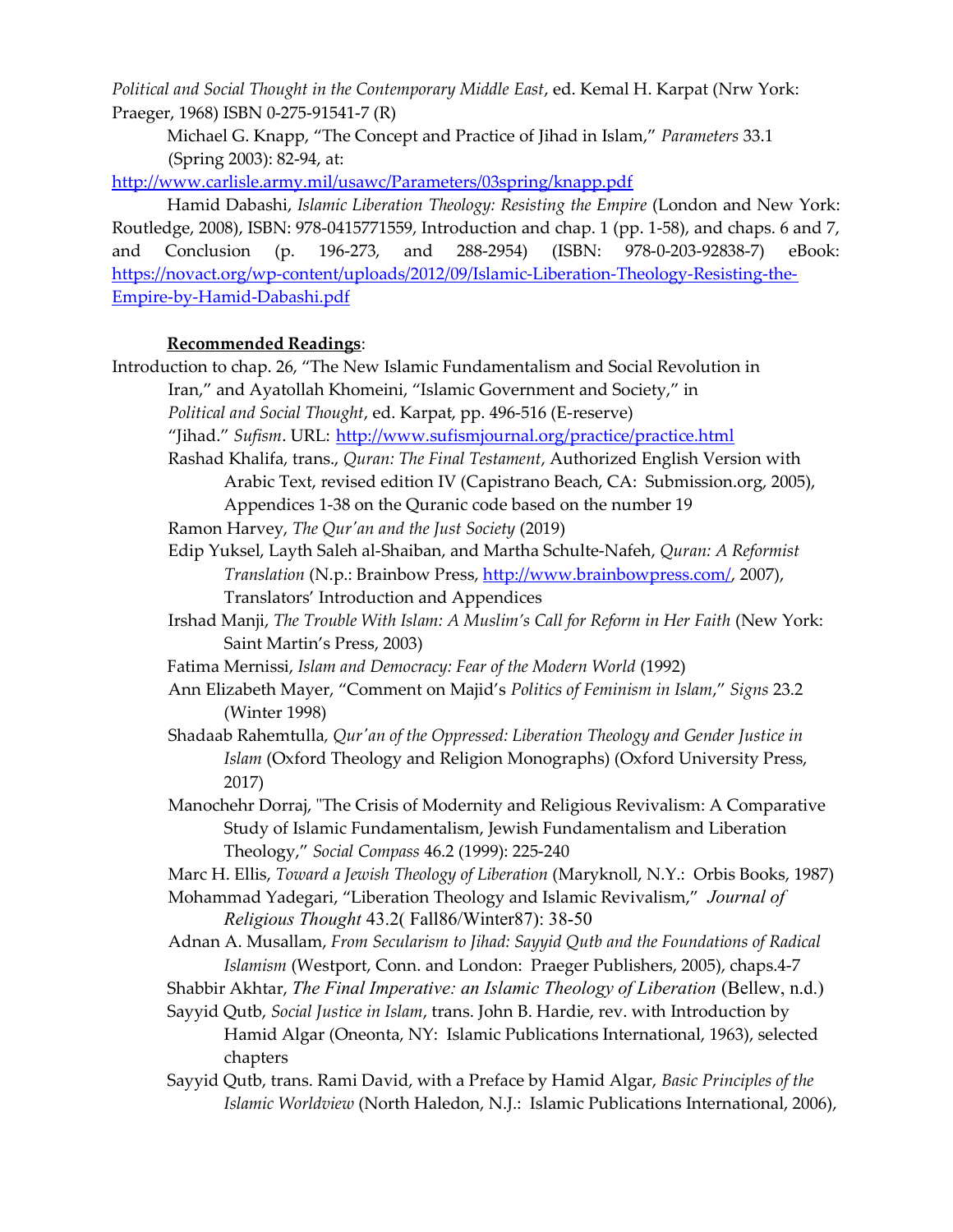selected chapters

Thomas L. Are, Israeli Peace, Palestinian Justice: Liberation Theology and the Peace Process (N.p.: Clarity, 1994)

Naim Ateek, Justice and Only Justice. A Palestinian Theology of Liberation (Maryknoll: Orbis Books, 1989)

Surdosh Irfani, Revolutionary Islam in Iran: Popular Liberation or Religious Dictatorship? (London: Zed Press, 1983)

# Week 9 (May 27): Contesting Gendered Orthodoxies: Themes and Issues in Feminist Theology

## Required Readings:

Rosemary Radford Ruether, "Feminism, Future Hope, and the Crisis of Modernity," Buddhist-Christian Studies 18 (1998): 69-73. Stable URL: http://links.jsto<u>r.org/sici?sici=0882-</u>

0945%281998%2918%3C69%3AFFHATC%3E2.0.CO%3B2-8

Elaine Pagels, Adam, Eve and the Serpent, chaps. 1-3, 5, 6, Epilogue

Dorothee Soelle, "Mysticism – Liberation – Feminism," pp. 79-105, in The Strength of the Weak: Toward a Christian Feminist Identity, trans. Robert and Rita Kimber (Philadelphia, Pa: The Westminster Press, 1984), ISBN: 0-664-24623-0 (E-reserve)

## Recommended Readings:

- Ahmadi, Fereshteh. 2006. "Islamic Feminism in Iran: Feminism in a New Islamic Context." In Journal of Feminist Studies in Religion, Vol. 22, No. 2, pp. 33-53
- J. Cheryl Exum, Fragmented Women: Feminist (Sub)versions of Biblical Narratives (Valley Forge, PA: Trinity Press International, 1993), esp. chaps. 4, 6

Elizabeth Schüssler Fiorenza, The Power of Naming: A Concilium Reader in Feminist Liberation Theology, Concilium Series (Maryknoll, N.Y.: Orbis Books, 1996)

Rosemary Radford Ruether, New Woman, New Earth: Sexist Ideologies and Human Liberation (Seabury Press, 1975)

- Rosemary Radford Ruether, Sexism and God-Talk: Toward a Feminist Theology (Boston, Mass.: Beacon Press, 1983, 1993), esp. "Introduction;" "Kenosis of the Father: A Feminist Midrash on the Gospel in Three Acts;" and chaps. 1-3, 8
- Rosemary Radford Ruether, Women and Redemption: A Theological History (Philadelphia, PA: Fortress Press, 1998)
- Dorothee Sölle, Thinking About God: An Introduction to Theology (London: SCM Press and Philadelphia, PA: Trinity Press International, 1990, chap. 7, "Feminist Liberation Theology"

Phyllis Trible, Texts of Terror Literary-Feminist Readings of Biblical Narratives, Overtures to Biblical Theology (Philadelphia, PA: Fortress Press, 1984)

- Mary Grey, "Feminist Theology," in The Cambridge Companion to Liberation Theology, ed. Christopher Rowland (Cambridge: Cambridge University Press, 2007), pp. 105- 122
- Marcella Maria Althaus-Reid, "Demythologising Liberation Theology: Reflections on Power, Poverty, and Sexuality," in The Cambridge Companion to Liberation Theology, ed. Christopher Rowland (Cambridge: Cambridge University Press, 2007), pp. 105-122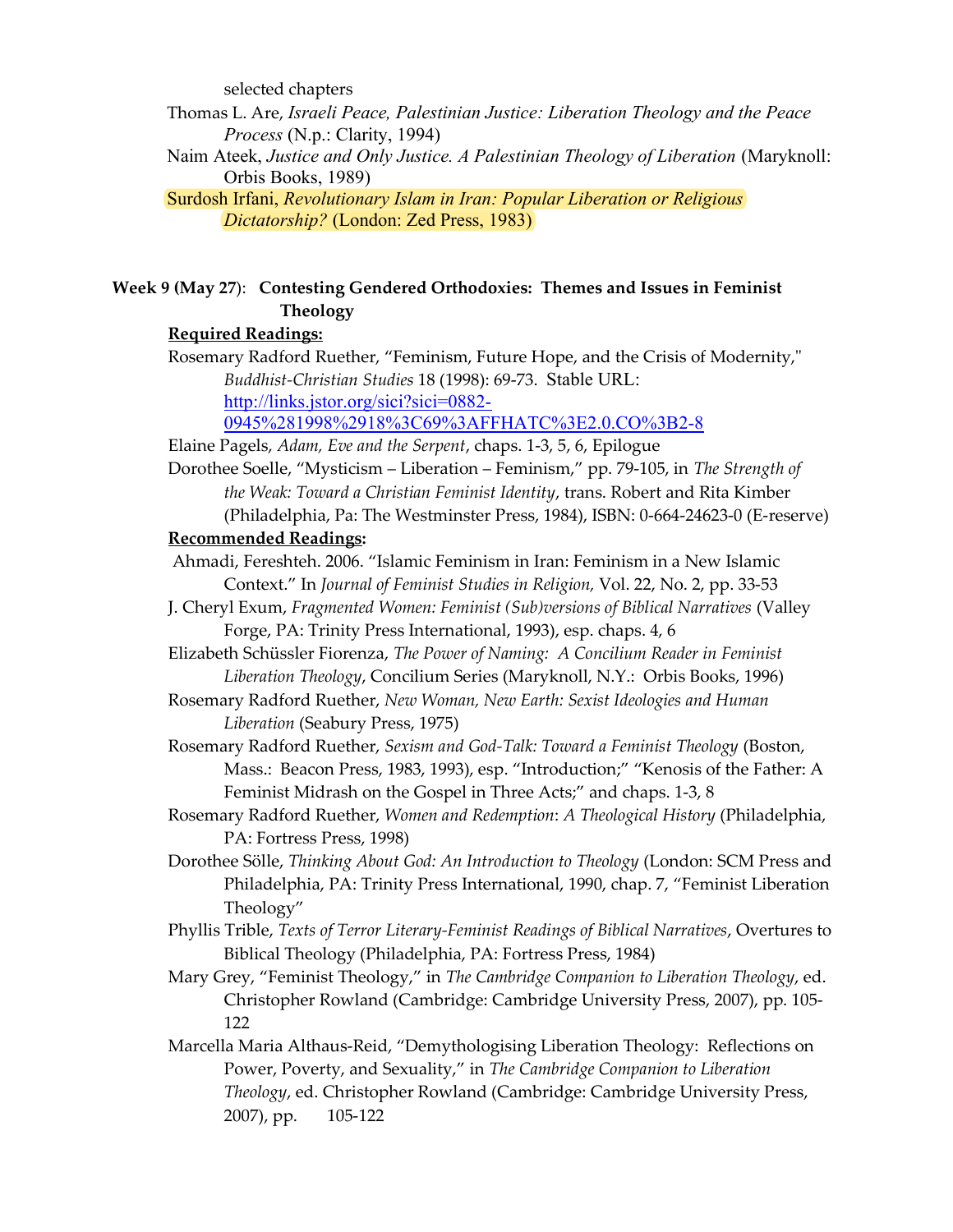Mary-Paula Walsh, Feminism and Christian Tradition: An Annotated Bibliography and Critical Introduction to the Literature (Westport, CT: Greenwood Press, 1999)

## Week 10 (June 3): Feminist, Gay, Deaf, and Disabled Theologies in the Gender/Culture Nexus: Assessments and Prospects

#### Required Readings:

- Ofelia Schutte, "Philosophy and Feminism in Latin America: Perspectives on Gender Identity and Culture," The Philosophical Forum 20.1-2 (Fall-Winter 1988-1989): 62-84 (E-reserve)
- Pauli Murray, "Black Theology and Feminist Theology: A Comparative View," pp. 398-417; and

 Jacquelyn Grant, "Black Theology and the Black Woman," pp. 418-433; both in Wilmore and Cone, eds., Black Theology (E-reserve)

Michael L. Budde, The Two Churches: Catholicism and Capitalism in the World-System (Durham: Duke University Press, 1992), ISBN: 0822312298, chap. 3:

"Anticapitalism and the Latin American Church," pp. 38-7

Carlos M. Vilas, After the Revolution: Democratization and Social Change in Central America, pp. 81-135 (E-reserve)

#### Recommended Readings:

María Pilar Aquino, Daisy L. Machado, and Jeanette Rodriguez, eds., A Reader in Feminist Theology: Religion and Justice (University of Texas Press, 2002)

Maryam Rajavi, "Women, Voice of the Oppressed" (Web document, URL: http://www.iran-e-azad.org/english/june21/june21-4.html

- Maryam Rajavi, "The Importance of Women's Role in Political Leadership," (E-reserve)
- Boswell, John, Christianity, Social Tolerance, and Homosexuality (Chicago: University of Chicago Press, 1980)
- Cleaver, Richard, Know My Name: A Gay Liberation Theology (Westminster/John Knox Press, 1995)
- Hannah Lewis, Deaf Liberation Theology (Ashgate Publishing Company)
- John J. McNeill, *The Church and the Homosexual* (Boston: Beacon Press, 1993)
- John J. McNeill, Taking a Chance on God: Liberating Theology for Gays, Lesbians, and their Lovers, Families, and Friends (Boston: Beacon Press, 1996)
- Fatima Mernissi, Beyond the Veil: Male-Female Dynamics in Modern Muslim Society (1975)
- Nancy L. Eiesland, The Disabled God: Toward a Liberatory Theology of Disability (Nashville: Abingdon, 1994)
- Katherine R. Blackstone, Women in the Footsteps of the Buddha: Struggle for Liberation in the Therīgāthā [Verses of the Elder Nuns], Curzon Critical Studies in Buddhism (Richmond, Surrey : Curzon, 1998)

Ofelia Schutte, "Philosophy and Feminism in Latin America: Perspectives on Gender Identity and Culture," The Philosophical Forum 20.1-2 (Fall-Winter 1988-1989): 62- 84

Phyllis Trible, God and the Rhetoric of Sexuality, Overtures to Biblical Theology (N.p.: Fortress Press, 1978), esp. chaps. 1, 4 (and 5)